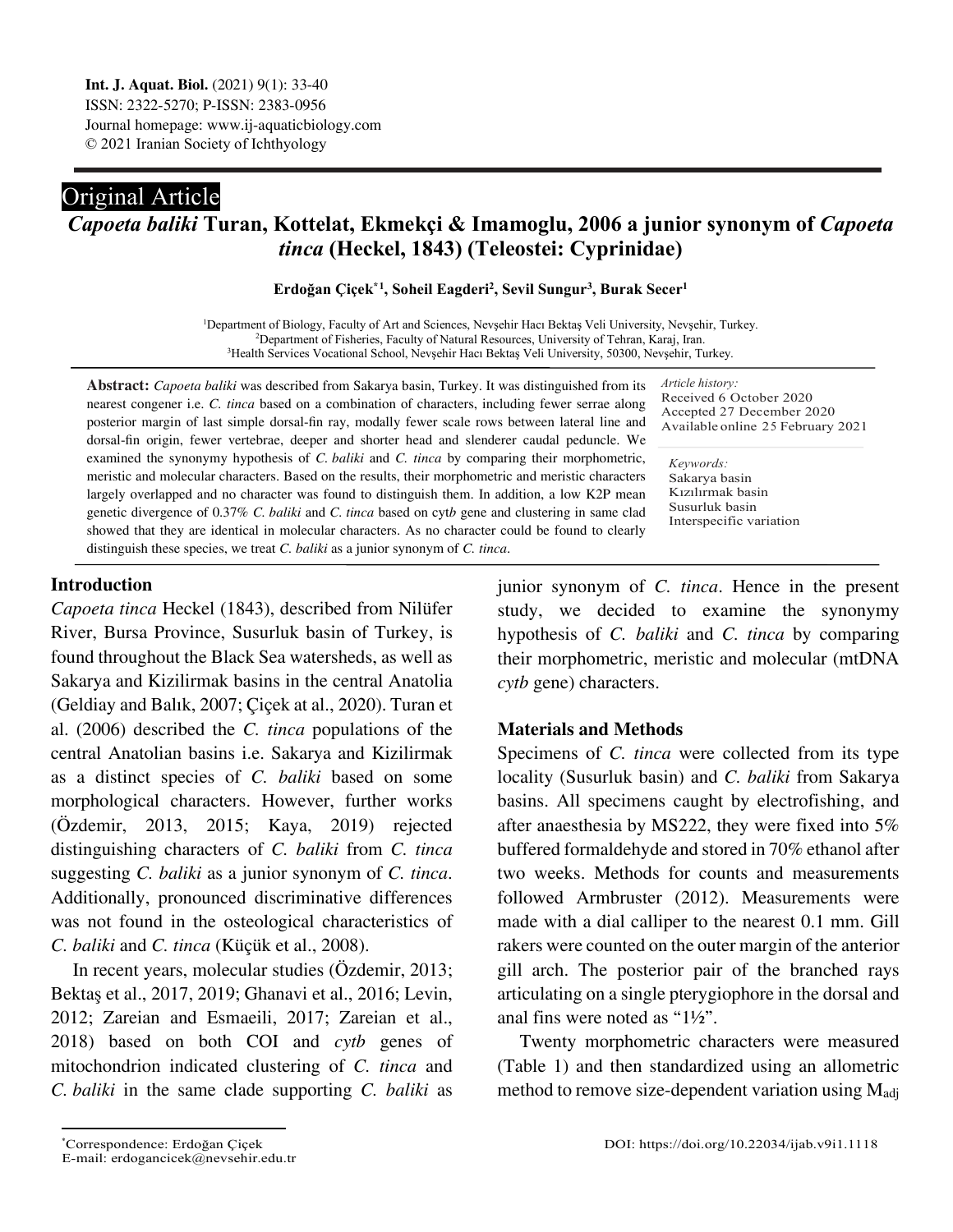|  |  |  | Table 1. Cytochrome b sequences downloaded from NCBI GenBank with information on basin, country of origin and reference. |  |  |  |  |  |  |
|--|--|--|--------------------------------------------------------------------------------------------------------------------------|--|--|--|--|--|--|
|--|--|--|--------------------------------------------------------------------------------------------------------------------------|--|--|--|--|--|--|

| <b>Species</b>       | <b>Drainage</b>                          | Country | <b>Published by</b> | Genbank Acc. No. |
|----------------------|------------------------------------------|---------|---------------------|------------------|
| Capoeta baliki       | Black Sea basin, Sakarya                 | Turkey  | Bektas et al. 2017  | GQ424019         |
| Capoeta baliki       | Black Sea basin, Sakarya                 | Turkey  | Bektas et al. 2017  | GQ424016         |
| Capoeta baliki       | Black Sea basin, Sakarya                 | Turkey  | Bektas et al. 2017  | GQ424015         |
| Capoeta baliki       | Black Sea basin, Sakarya                 | Turkey  | Bektas et al. 2017  | GQ424014         |
| Capoeta baliki       | Black Sea Basin, Sakarya                 | Turkey  | Bektas et al. 2017  | GQ424013         |
| Capoeta baliki       | Black Sea basin, Sakarya                 | Turkey  | Bektas et al. 2017  | GQ424012         |
| Capoeta baliki       | Black Sea basin, Sakarya                 | Turkey  | Bektas et al. 2017  | GQ424011         |
| Capoeta baliki       | Lake Iznik basin, Çakirca Stream         | Turkey  | Levin et al. 2012   | JF798275         |
| Capoeta baliki       | Sakarya basin, Kurtbogazı Dam Lake       | Turkey  | Levin et al. 2012   | JF798274         |
| Capoeta baliki       | Sakarya basin, Kurtbogazı Dam Lake       | Turkey  | Levin et al. 2012   | JF798273         |
| Capoeta baliki       | Black Sea Basin, Kelkit River            | Turkey  | Levin et al. 2012   | JF798272         |
| Capoeta baliki       | Black Sea Basin, Kızılırmak River        | Turkey  | Levin et al. 2012   | JF798271         |
| Capoeta tinca        | Eber Lake Basin, Afyon                   | Turkey  | Bektas et al. 2017  | GQ424010         |
| Capoeta tinca        | Eber Lake Basin, Afyon                   | Turkey  | Bektas et al. 2017  | GQ424009         |
| Capoeta tinca        | Marmara Basin, Susurluk                  | Turkey  | Bektas et al. 2017  | GQ424008         |
| Capoeta tinca        | Marmara Basin, Susurluk                  | Turkey  | Bektas et al. 2017  | GQ424007         |
| Capoeta tinca        | Marmara Basin, Susurluk                  | Turkey  | Bektas et al. 2017  | GQ424006         |
| Capoeta tinca        | Marmara Basin, Susurluk                  | Turkey  | Bektas et al. 2017  | GQ424005         |
| Capoeta tinca        | Marmara Basin, Susurluk                  | Turkey  | Bektas et al. 2017  | GQ424004         |
| Capoeta damascina    | Mediterranean Sea basin, Orontes River   | Turkey  | Levin et al. 2012   | JF798306         |
| Capoeta damascina    | Mediterranean Sea basin, Orontes River   | Turkey  | Levin et al. 2012   | JF798305         |
| Capoeta aydinensis   | Aegean Sea Basin, B. Menderes            | Turkey  | Bektas et al. 2017  | KY065274         |
| Capoeta aydinensis   | Aegean Sea Basin, B. Menderes            | Turkey  | Bektas et al. 2017  | KY065275         |
| Capoeta caelestis    | Mediterranean Sea basin, Kargi Stream    | Turkey  | Levin et al. 2012   | JF798287         |
| Capoeta caelestis    | Mediterranean Sea basin, Kargi Stream    | Turkey  | Levin et al. 2012   | JF798288         |
| Capoeta antalyensis  | Mediterranean Sea Basin, Aksu at Gokdere | Turkey  | Bektas et al. 2017  | GQ424021         |
| Capoeta antalyensis  | Mediterranean Sea Basin, Aksu at Gokdere | Turkey  | Bektas et al. 2017  | GQ424023         |
| Capoeta sieboldii    | Black Sea Basin, Kelkit River            | Turkey  | Levin et al. 2012   | JF798330         |
| Capoeta sieboldii    | Black Sea Basin, Kızılırmak River        | Turkey  | Levin et al. 2012   | JF798329         |
| Capoeta sieboldii    | Black Sea Basin, Kizilirmak              | Turkey  | Bektas et al. 2017  | KY065259         |
| Capoeta sieboldii    | Black Sea Basin, Kizilirmak              | Turkey  | Bektas et al. 2017  | KY065258         |
| Capoeta sieboldii    | Black Sea Basin, Yesilirmak              | Turkey  | Bektas et al. 2017  | KY065256         |
| Capoeta bergamae     | Marmara Basin, Bakacak stream            | Turkey  | Levin et al. 2012   | JF798282         |
| Capoeta bergamae     | Bakırçay River                           | Turkey  | Levin et al. 2012   | JF798280         |
| Capoeta banarescui   | Black Sea Basin, Coruh                   | Turkey  | Bektas et al. 2017  | GQ423988         |
| Capoeta banarescui   | Black Sea Basin, Coruh                   | Turkey  | Bektas et al. 2017  | GQ423984         |
| Capoeta banarescui   | Black Sea Basin, Coruh                   | Turkey  | Bektas et al. 2017  | GQ423992         |
| Capoeta banarescui   | Black Sea Basin, Coruh                   | Turkey  | Bektas et al. 2017  | GQ423991         |
| Capoeta banarescui   | Black Sea Basin, Coruh                   | Turkey  | Bektas et al. 2017  | GQ423990         |
| Capoeta banarescui   | Black Sea Basin, Coruh                   | Turkey  | Bektas et al. 2017  | GQ423989         |
| Capoeta capoeta      | Caspian Sea basin, Aras River            | Iran    | Ghanavi et al. 2016 | KU167938         |
|                      | Karoun River Drainage, Lordegan          | Iran    | Ghanavi et al. 2016 | KM459673         |
| Capoeta trutta       |                                          |         |                     |                  |
| Luciobarbus esocinus | <b>Tigris River</b>                      | Turkey  | Yang et al. 2015    | KP712264         |

 $=$  M (L<sub>s</sub> / L<sub>0</sub>)<sup>*b*</sup>, where M is the original measurement, Madj the size adjusted measurement, L0 the standard length of the fish, Ls the overall mean of the standard length for all fish from all samples in each analysis, and *b* was estimated for each character from the observed data as the slope of the regression of log M

on  $log L_0$  using all fish in any group (Elliot, 1999). The results derived from the allometric method were confirmed by testing significance of the correlation between transformed variables and standard length (Buj et al., 2008). The morphometric data of the two species were analyzed using multivariate analyzes of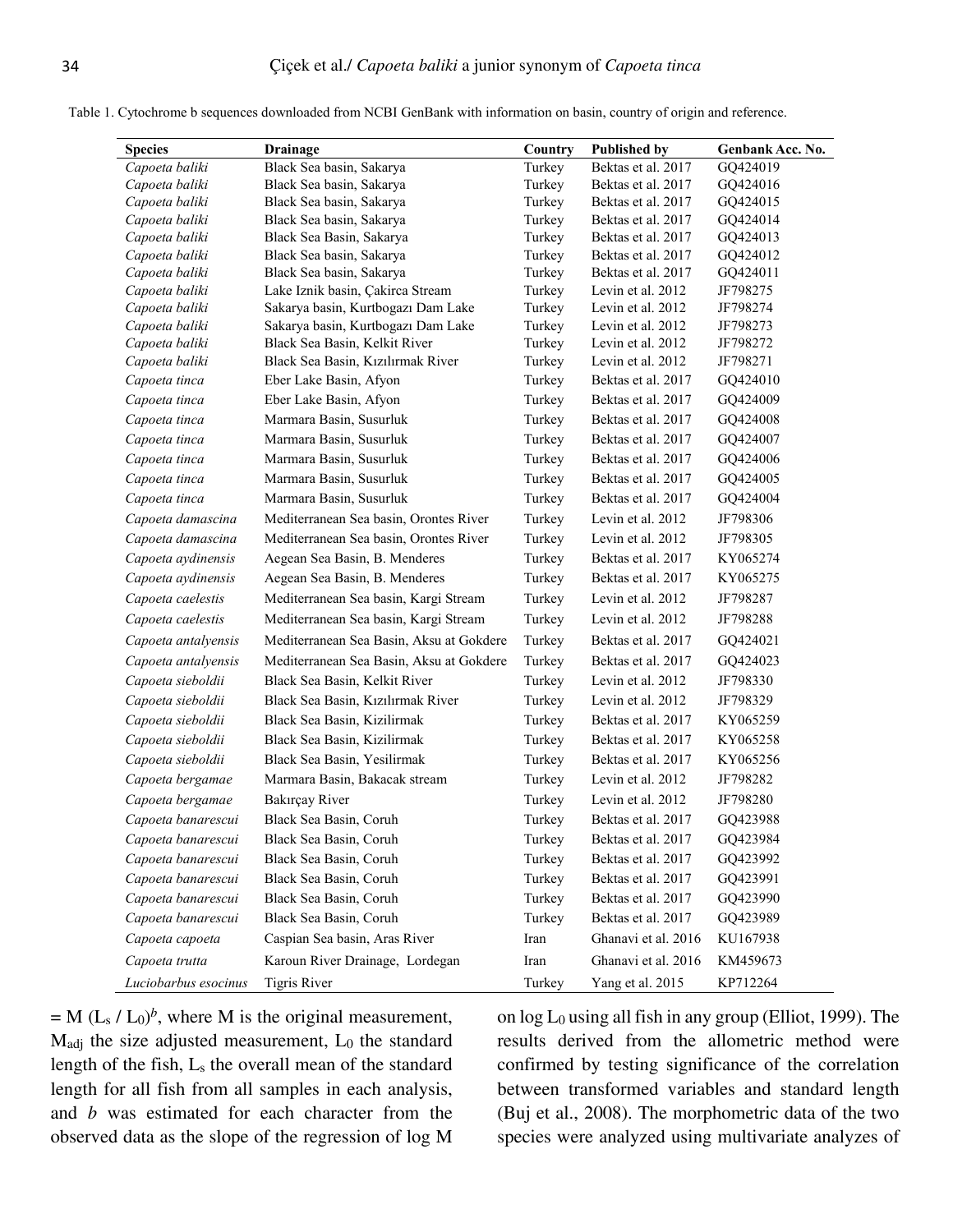

Figure 1. Lateral view of (A) *Capoeta baliki*, NUIC-1816, 106.3 mm SL; Derecik Stream, Ankara province, and (B) *C. tinca*, NUIC-1717, 119.2 mm SL Değirmen Stream, Balıkesir province (all from Turkey).

principal component analysis (PCA) and *P*-value obtained from permutation test of one-way NPMANOVA. All outliers were removed from further analysis. All analyses were performed using PAST software.

**Molecular data analysis:** For this study, we retrieved 43 *cytb* sequences of the published *Capoeta* from GenBank using the (BLASTn) basic local alignment search tool (Altschul et al., 1990) (Table 1). For phylogenetic reconstruction, the datasets were analysed by Bayesian Inference (BI) using MrBayes 3.1.2 (Ronquist et al., 2011) and the maximum likelihood (ML) method in IQ-TREE 1.6.0 (Nguyen et al., 2015). We determined the best-fit model of molecular evolution for the genomic dataset using the Bayesian information criterion (BIC) in IQTREE 1.6.0 (Kalyaanamoorthy et al., 2017). MrBayes was run with 6 substitution types (nst=6) and considered the gamma-distributed rate variation across sites plus a proportion of invariable sites (GTR) for the COI datasets. For BI, Bayesian inference was calculated with MrBayes v.3.2.6 (Ronquist et al., 2011). Two simultaneous analyses were run with each 2,000,000 generations and four MCMC chains sampling every 10,000 generations. Convergence was checked on

Tracer 1.6 (Rambaut and Drummond, 2013). After discarding the first 10% of generations as burn-in, we obtained the 50% majority rule consensus tree and the posterior probabilities. For ML analyses, we conducted heuristic searches (1,000 runs) under a TN+F+G4 model. Uncorrected pairwise genetic distances (p-distances) were investigated based on Kimura two-parameter (K2P) distances (Tamura et al., 2013). *Capoeta capoeta* (KU167938), *Capoeta trutta* (KM459673) and *Luciobarbus esocinus* (KP712264) were used as outgroups.

**Abbreviations used.** HL, Head length; SL, standard length; K2P, Kimura 2-parameter. Collection codes: NUIC, Ichthyological Collection of the Nevsehir Haci Bektas Veli University.

#### **Results**

General appearances of *C. tinca* and *C. baliki* are presented in Figure 1 showing their body shapes and colour patterns similarity. Tables 2 and 3 represent their morphometric measurements and meristic counts, respectively. All morphometric and meristic features of *C. baliki* are largely overlapped with those of *C. tinca*. We failed to find any non-overlapping morphological differences between the *C. tinca* and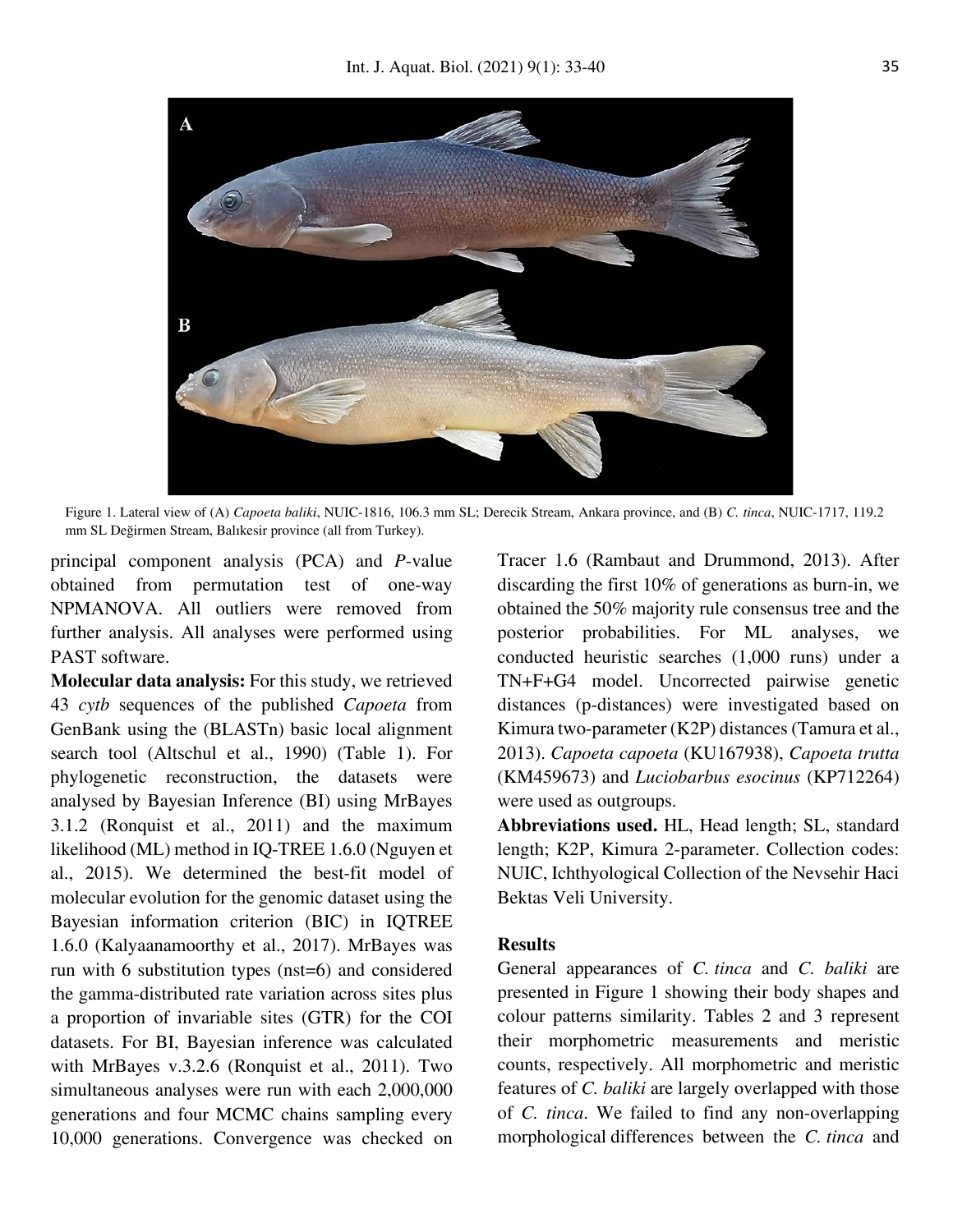#### Table 2. Morphometric data of *Capoeta tinca* (n=20) and *C. baliki* populations (n=20).

|                                                    | Capoeta tinca |                  | Capoeta baliki |                  |  |
|----------------------------------------------------|---------------|------------------|----------------|------------------|--|
| <b>Morphometric characters</b>                     | (NUIC-1717)   |                  | (NUIC-1816)    |                  |  |
|                                                    | min-max       | $mean \pm SD$    | $min-max$      | $mean \pm SD$    |  |
| Standard length (mm)                               | 90.6-140.7    | $117.0 \pm 15.2$ | 90.8-227.3     | $127.4 \pm 37.2$ |  |
| In percent of standard length                      |               |                  |                |                  |  |
| Head length                                        | 23.4-24.9     | $24.3 \pm 0.5$   | 21.4-26.4      | $24.2 \pm 1.3$   |  |
| Body depth at dorsal fin origin                    | 22.9-26.3     | $24.5 \pm 1.1$   | $20.2 - 24.8$  | $23.1 \pm 1.4$   |  |
| Predorsal length                                   | 47.0-53.2     | $49.6 \pm 2.1$   | 46.7-53.8      | $50.9 \pm 1.9$   |  |
| Prepelvic length                                   | 51.2-54.4     | $52.5 \pm 1.1$   | 49.8-54.9      | $52.8 \pm 1.5$   |  |
| Preanal length                                     | 72.9-76.0     | $74.7 \pm 1.1$   | 73.5-78.1      | $75.0 \pm 1.6$   |  |
| Distance between pectoral-fin origin to anal fin   | 51.1-55.7     | $53.9 \pm 1.5$   | 43.3-58.1      | $52.7 \pm 3.5$   |  |
| Distance between pectoral-fin origin to pelvic fin | 29.1-32.9     | $31.1 \pm 1.2$   | 29.7-34.2      | $31.1 \pm 1.3$   |  |
| Distance between pelvic-fin origin to anal fin     | 21.1-23.9     | $22.6 \pm 0.9$   | $20.2 - 24.2$  | $22.3 \pm 1.0$   |  |
| Dorsal-fin height                                  | 19.3-22.8     | $21.4 \pm 1.1$   | 18.1-22.7      | $20.4 \pm 1.5$   |  |
| Anal-fin length                                    | $16.0 - 18.4$ | $16.9 \pm 0.9$   | $16.0 - 22.2$  | $18.3 \pm 2.1$   |  |
| Pectoral-fin length                                | 17.6-19.7     | $18.7 \pm 0.7$   | $17.3 - 19.6$  | $18.6 \pm 0.8$   |  |
| Pelvic-fin length                                  | 15.0-16.6     | $15.8 \pm 0.6$   | $14.7 - 17.1$  | $15.7 \pm 0.7$   |  |
| Upper caudal-fin lobe                              | $16.9 - 25.3$ | $22.7 \pm 2.2$   | 18.1-23.6      | $21.6 \pm 1.4$   |  |
| Length of caudal peduncle                          | 17.6-19.3     | $18.6 \pm 0.7$   | $16.3 - 20.3$  | $18.0 \pm 1.4$   |  |
| Depth of caudal peduncle                           | 11.5-12.8     | $12.1 \pm 0.4$   | 10.9-12.9      | $12.2 \pm 0.6$   |  |
| In percent of Head length                          |               |                  |                |                  |  |
| Head depth at eye                                  | 45.2-51.0     | $48.4 \pm 1.7$   | 48.0-55.2      | $50.9 \pm 2.2$   |  |
| Snout length                                       | 32.4-38.2     | $35.2 \pm 1.4$   | 35.3-40.4      | $37.5 \pm 1.6$   |  |
| Eye horizontal diameter                            | 17.1-22.5     | $19.8 \pm 1.5$   | $16.6 - 22.1$  | $19.0 \pm 1.8$   |  |
| Interorbital width                                 | 37.5-42.0     | $39.9 \pm 1.7$   | 37.4-44.2      | $41.1 \pm 2.0$   |  |
| Postorbital distance                               | $46.2 - 51.2$ | $48.8 \pm 1.8$   | $46.2 - 52.3$  | $49.1 \pm 1.7$   |  |
| Maximum head width                                 | 60.2-68.3     | $62.9 \pm 2.5$   | 60.5-69.2      | $63.7 \pm 2.8$   |  |

Table 3. Meristic data of *Capoeta tinca* (NUIC-1717) and *C. baliki* (NUIC-1816) (n=20 in each populations).

|                           | <b>Gill raker</b>               |    |    |                                  |                |                |   |                                  |      |                |  |
|---------------------------|---------------------------------|----|----|----------------------------------|----------------|----------------|---|----------------------------------|------|----------------|--|
| <b>Examined materials</b> | 19                              | 20 |    |                                  | 21             | 22             |   | 23                               | 24   |                |  |
| Capoeta tinca             | 3                               |    | 6  |                                  |                | 10             |   |                                  |      |                |  |
| Capoeta baliki            | $\overline{2}$                  |    | 5  |                                  |                | 8              |   | $\mathbf{1}$                     |      | $\mathbf{1}$   |  |
|                           | <b>Lateral Line Scales</b>      |    |    |                                  |                |                |   |                                  |      |                |  |
| <b>Examined materials</b> | 75                              |    | 76 | 77                               |                | 78             |   | 79                               |      | 80             |  |
| Capoeta tinca             | 8                               |    |    |                                  | $\overline{4}$ |                |   |                                  |      | 3              |  |
| Capoeta baliki            | 12                              |    | 5  |                                  |                |                |   | $\mathcal{E}$                    |      |                |  |
|                           |                                 |    |    | <b>Scales above lateral line</b> |                |                |   | <b>Scales below lateral line</b> |      |                |  |
| <b>Examined materials</b> | 14                              | 15 |    | 16                               | 17             | 18             | 7 |                                  | 8    | 9              |  |
| Capoeta tinca             | 1                               | 15 |    | 4                                |                |                |   |                                  | 14   | 5              |  |
| Capoeta baliki            | 1                               | 12 |    | 6                                | 1              |                |   |                                  | 18   | $\overline{c}$ |  |
|                           | <b>Branched dorsal-fin rays</b> |    |    |                                  |                |                |   |                                  |      |                |  |
| <b>Examined materials</b> | $7\frac{1}{2}$                  |    |    | $8\frac{1}{2}$                   |                | $9\frac{1}{2}$ |   |                                  | mode |                |  |
| Capoeta tinca             |                                 |    |    | 4                                |                | 16             |   |                                  | 9    |                |  |
| Capoeta baliki            | $\overline{2}$<br>18            |    |    |                                  |                | 9              |   |                                  |      |                |  |
|                           | <b>Branched anal-fin rays</b>   |    |    |                                  |                |                |   |                                  |      |                |  |
| <b>Examined materials</b> | $\overline{7}$<br>5<br>6        |    |    |                                  |                | mode           |   |                                  |      |                |  |
| Capoeta tinca             | $\overline{2}$                  |    |    | 18                               |                |                |   |                                  | 6    |                |  |
| Capoeta baliki            | $\overline{4}$                  |    |    | 16                               |                |                |   |                                  |      | 6              |  |
|                           | Pelvic-fin rays                 |    |    |                                  |                |                |   |                                  |      |                |  |
| <b>Examined materials</b> | $\overline{7}$                  |    |    | 8                                |                | 9              |   |                                  | mode |                |  |
| Capoeta tinca             | $\overline{2}$                  |    |    | 18                               |                |                |   |                                  | 8    |                |  |
| Capoeta baliki            |                                 |    | 20 |                                  |                |                |   |                                  | 8    |                |  |
|                           | Pectoral-fin rays               |    |    |                                  |                |                |   |                                  |      |                |  |
| <b>Examined materials</b> | 17                              |    |    | 18                               |                | 19             |   | 20                               | mode |                |  |
| Capoeta tinca             | $\overline{2}$                  |    |    | 16                               |                |                |   | $\overline{c}$                   |      | 18             |  |
| Capoeta baliki            |                                 |    |    | 18                               |                |                |   | $\overline{2}$                   |      | 18             |  |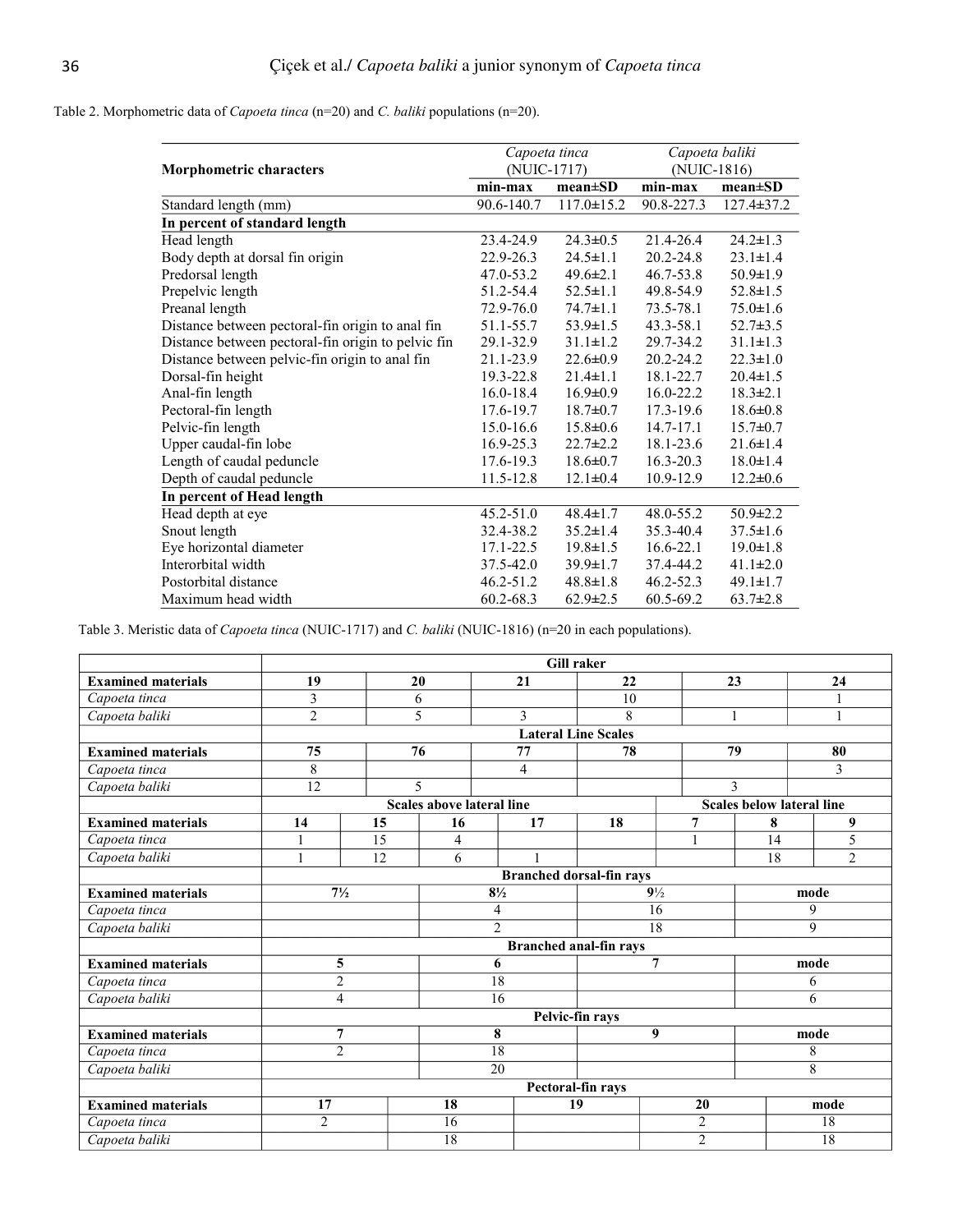

Figure 2. The PCA graph of morphometric characters in *Capoeta tinca* (NUIC-1717, n=10) and *C. baliki* (NUIC-1816, n=12).

#### *C. baliki*.

In PCA, the first three PCs accounted a total of 84.49% of the variances (PC1=41.02, PC2=20.90 and PC3=12.857) (Jolliffe cut-off=1.119). By plotting the first two PCs, the distribution of the studied species based on their morphometrics are presented in Figure 2, showing overlapping the specimens of both *C. tinca*  and *C. baliki*. The result of multivariate one-way NPMANOVA showed no different between two species (P=0.1003, F=1.913).

Based on Figure 3, *Capoeta* species, including *C. tinca*, *C. baliki, C. banarescui* and *C. antalyensis* were clustered in the same clade with those *C. baliki*  and *C. tinca* merged in the same clade. A low K2P mean genetic divergence of 0.37% was calculated between *C. baliki* and *C. tinca* (Özdemir, 2013; Bektaş et al., 2019) (Table 4).

#### **Discussions**

According to Turan et al. (2006), *C. baliki* is distinguished from *C. tinca* by having fewer serrae along posterior margin of last simple dorsal-fin ray (17-23 vs. 24-28), modally fewer scale rows between lateral line and dorsal-fin origin (14 vs. 16), fewer vertebrae (43-44 vs. 44-46), shorter head (21.8-24.5 vs. 23.3-26.7% SL), deeper head (55.6-63.5 vs. 49.3- 56.5% HL) and lower caudal peduncle (9.5-12.2 vs. 10.8-13.4% SL). Based on the examined materials, our data in line with pervious findings (Özdemir, 2013, 2015; Kaya, 2019) showed overlapping of all above-mentioned distinguishing characters as well as others (Tables 2 and 3). Therefore, there is no morphological diagnostic characters to distinguish *C. baliki* from *C. tinca*.

*Capoeta tinca* and *C. baliki* were clustered in the

Table 4. Estimates of average K2P genetic divergence over sequence pairs between the studied *Capoeta* species.

| Species        | No             | 1    | 2    | 3    | $\overline{4}$ | 5    | 6    | 7    | 8    |
|----------------|----------------|------|------|------|----------------|------|------|------|------|
| C. baliki      | 1              |      |      |      |                |      |      |      |      |
| C. tinca       | $\overline{2}$ | 0.37 |      |      |                |      |      |      |      |
| C. damascina   | 3              | 3.63 | 4.19 |      |                |      |      |      |      |
| C. aydinensis  | 3              | 4.29 | 4.84 | 3.19 |                |      |      |      |      |
| C. caelestis   | 4              | 4.11 | 4.47 | 1.43 | 3.93           |      |      |      |      |
| C. antalyensis | 5              | 1.81 | 2.02 | 3.77 | 4.71           | 4.04 |      |      |      |
| C. sieboldi    | 6              | 4.49 | 5.07 | 2.99 | 4.15           | 3.58 | 4.74 |      |      |
| C. bergamae    | 7              | 4.74 | 5.31 | 3.74 | 2.61           | 4.39 | 5.18 | 4.83 |      |
| C. banarescu   | 8              | 4.30 | 4.33 | 3.51 | 5.05           | 4.18 | 3.56 | 5.40 | 5.53 |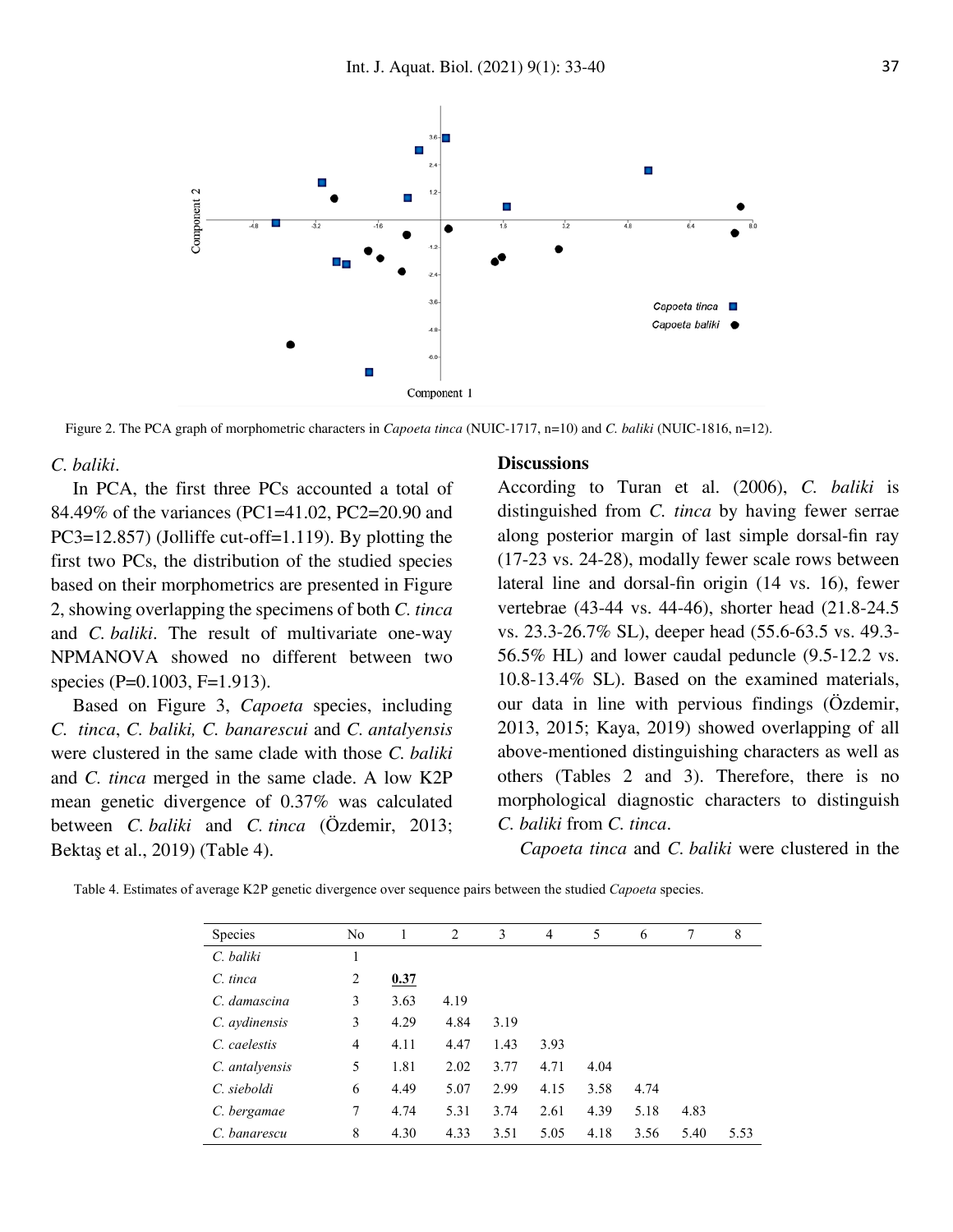

Figure 3. Bayesian Inference of the phylogenetic relationships based on the mitochondrial *cytb* barcode region (values at nodes correspond to BI posterior probability/ ML bootstrap).

same clade and cannot be considered as distinct species based on phylogenetic species concept (PSC). In addition, mean K2P genetic divergence of 0.37% between *C. tinca* and *C. baliki* is low for species

delimitation criteria suggested by Geiger et al. (2014) for freshwater fishes of the Mediterranean region and also this genetic distance stands within intraspecific range in the genus *Capoeta* based on the pervious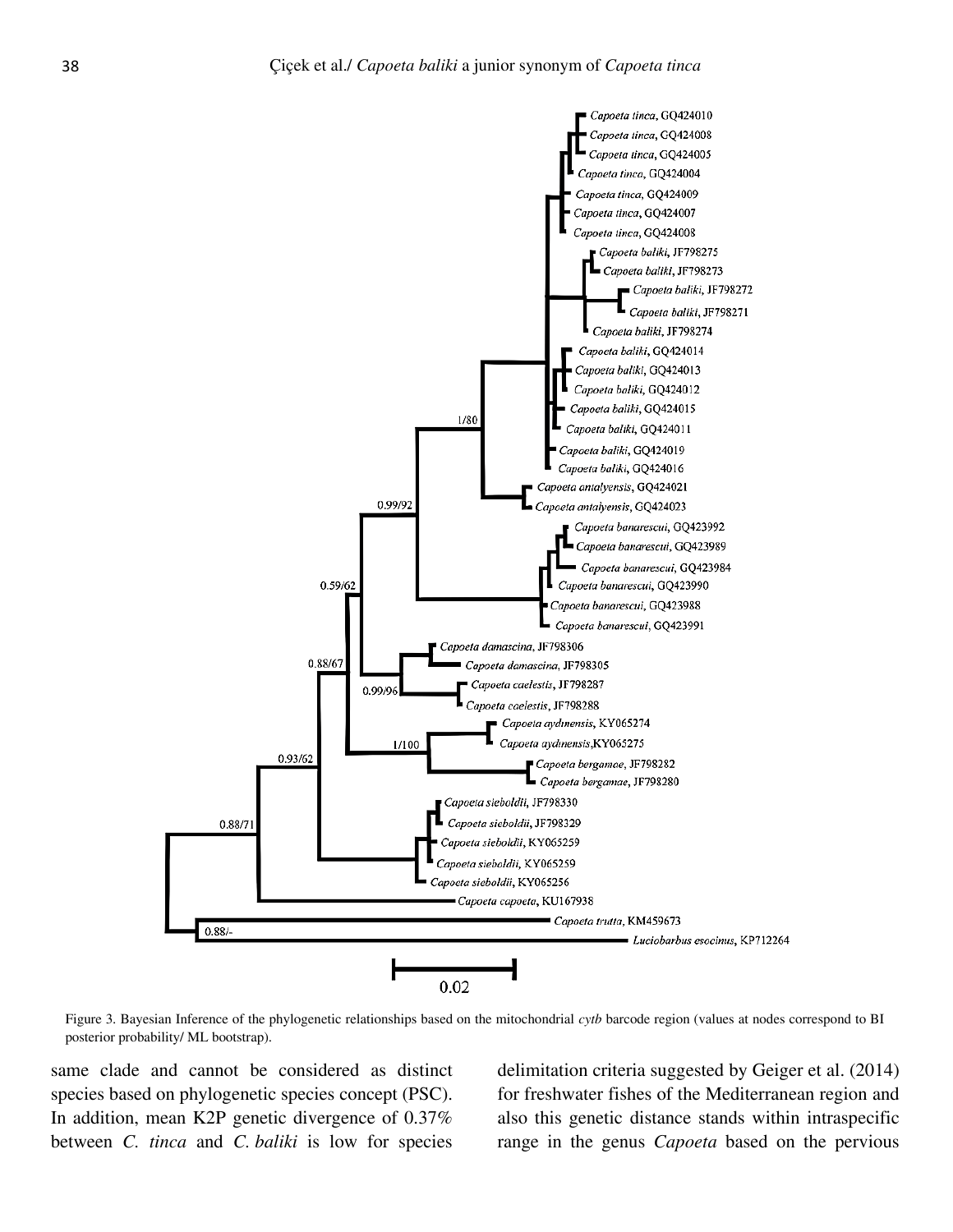studies (Bektaş et al., 2017, 2019; Ghanavi et al., 2016; Levin, 2012; Zareian and Esmaeili, 2017; Zareian et al., 2018). Furthermore, Bektaş et al. (2017) reported that the haplotypes of *C. baliki* (from Sakarya river drainage and Lake Eber) and *C. tinca* (from Susurluk drainage) are closely related. The basins drain to Black Sea and the Sea of Marmara are not fully isolate from each other and exchanges routes are still available e.g. via river capture (Yıldırım and Emre, 2004). Therefore, *C. tinca* and *C. baliki* have perhaps recently isolated. Moreover, even existence of minor molecular and morphological differences between populations of widespread freshwater fish species, is a well-studied phenomenon (Marcil et al., 2006).

Since no morphological diagnostic characters to distinguish *C. baliki* from *C. tinca* is available and they are identical in molecular characters i.e. *cytb* gene, therefore we treat *C. baliki* as a junior synonym of *C. tinca*.

**Material examined.** All from Turkey.

*Capoeta baliki*, NUIC-1816, 20, 90.8-227.3 mm SL; Ankara prov.: Derecik Stream, Sakarya basin, 40°30'44''N 32°19'30''E; 15 May 2018. *⸺* ESFM-PISI/2004-74 (Holotype), 202 mm SL; Ankara prov.: Sakarya River: Kizilcahamam Stream*,* 60 km west of Ankara, 40°29'N 32°39'E; 15 April 2004. - ESFM-PISI/2004-75, 4, 140-190 mm SL; same data as holotype.

*Capoeta tinca*, NUIC-1717, 20, 90.6-140.7 mm SL; Balıkesir prov.: Değirmen Stream, Susurluk basin, 39°54'50''N 27°33'50''E.

**Zoobank Registration:** urn:lsid:zoobank.org:pub:72 9C2166-8359-401D-B3CA-102A9CBACB4B

## **Acknowledgments**

The authors would like to thank Nevsehir Hacı Bektas Veli and Tehran Universities for financial supports. We also thank D. Turan, C. Kaya and E. Bayçelebi for helping us to examine the types of *C. baliki*.

### **References**

Altschul S.F., Gish W., Miller W., Myers E.W., Lipman D.J. (1990). Basic local alignment search tool. Journal of Molecular Biology, 215: 403-410.

- Armbruster J.W. (2012). Standardized measurements, landmarks, and meristic counts for cypriniform fishes. Zootaxa, 3586: 8-16.
- Bektaş Y., Aksu İ., Kaya C., Turan D. (2019). DNA Barcoding of the Genus *Capoeta* (Actinopterygii: Cyprinidae) from Anatolia. Turkish Journal of Fisheries and Aquatic Sciences, 19(9): 739-752.
- Bektaş Y., Turan D., Aksu İ., Kaya C., Ciftci Y., Eroglu O., Kalaycı G. Beldüz A.O. (2017). Molecular phylogeny of the genus *Capoeta* (Teleostei: Cyprinidae) in Anatolia, Turkey. Biochemical Systematics and Ecology, 70: 80-94.
- Buj I., Podnar M., Mrakovčić M., Ćaleta M., Mustafić P., Zanella D., Marčić Z. (2008). Morphological and genetic diversity of Sabanejewia balcanica in Croatia. Folia Zoologica, 57(1): 100-110.
- Çiçek E., Fricke R., Sungur S., Eagderi E. (2018). Endemic freshwater fishes of Turkey. FishTaxa, 3(4): 1-39.
- Çiçek E., Sungur S., Fricke R. (2020). Freshwater lampreys and fishes of Turkey; a revised and updated annotated checklist 2020. Zootaxa, 4809(2): 241-270.
- Elliott N.G., Haskard K., Koslow J.A. (1995). Morphometric analysis of orange roughy (*Hoplostethus atlanticus*) off the continental slope of southern Australia. Journal of Fish Biology, 46: 202-220.
- Geiger M.F., Herder F., Monaghan M.T., Almada V., Barbieri R., Bariche M., Berrebi P., Bohlen J., Casal-Lopez M., Delmastro G.B., Denys G.P., Dettai A., Doadrio I., Kalogianni E., Karst H., Kottelat M., Kovacic M., Laporte M., Lorenzoni M., Marcic Z., Ozulug M., Perdices A., Perea S., Persat H., Porcelotti S., Puzzi C., Robalo J., Sanda R., Schneider M., Slechtova V., Stoumboudi M., Walter S., Freyhof J. (2014). Spatial heterogeneity in the Mediterranean biodiversity hotspot affects barcoding accuracy of its freshwater fishes. Molecular Ecology Resources, 14(6): 1210-1221.
- Geldiay R., Balik S. (2007). Freshwater Fishes of Turkey. V. Edition, Ege University Press, Bornova, Izmir. 638 p.
- Ghanavi H.R., Gonzalez E.G., Doadrio I. (2016). Phylogenetic relationships of freshwater fishes of the genus *Capoeta* (Actinopterygii, Cyprinidae) in Iran. Ecology and Evolution, 6: 8205-8222.
- Kalyaanamoorthy S., Minh B.Q., Wong T.K.F., von Haeseler V., Jermiin L.S. (2017). ModelFinder: fast model selection for accurate phylogenetic estimates.